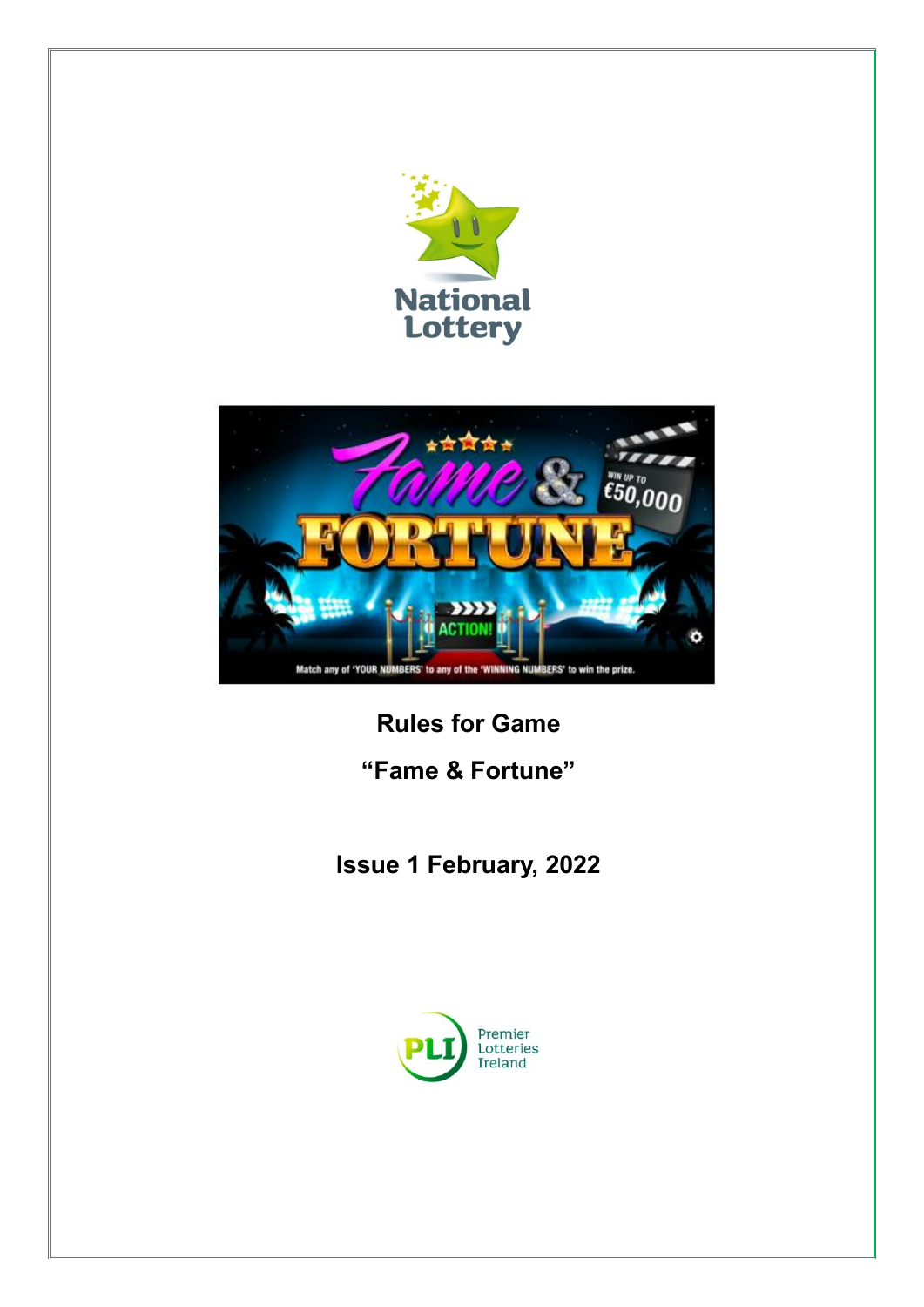**This page is deliberately blank.**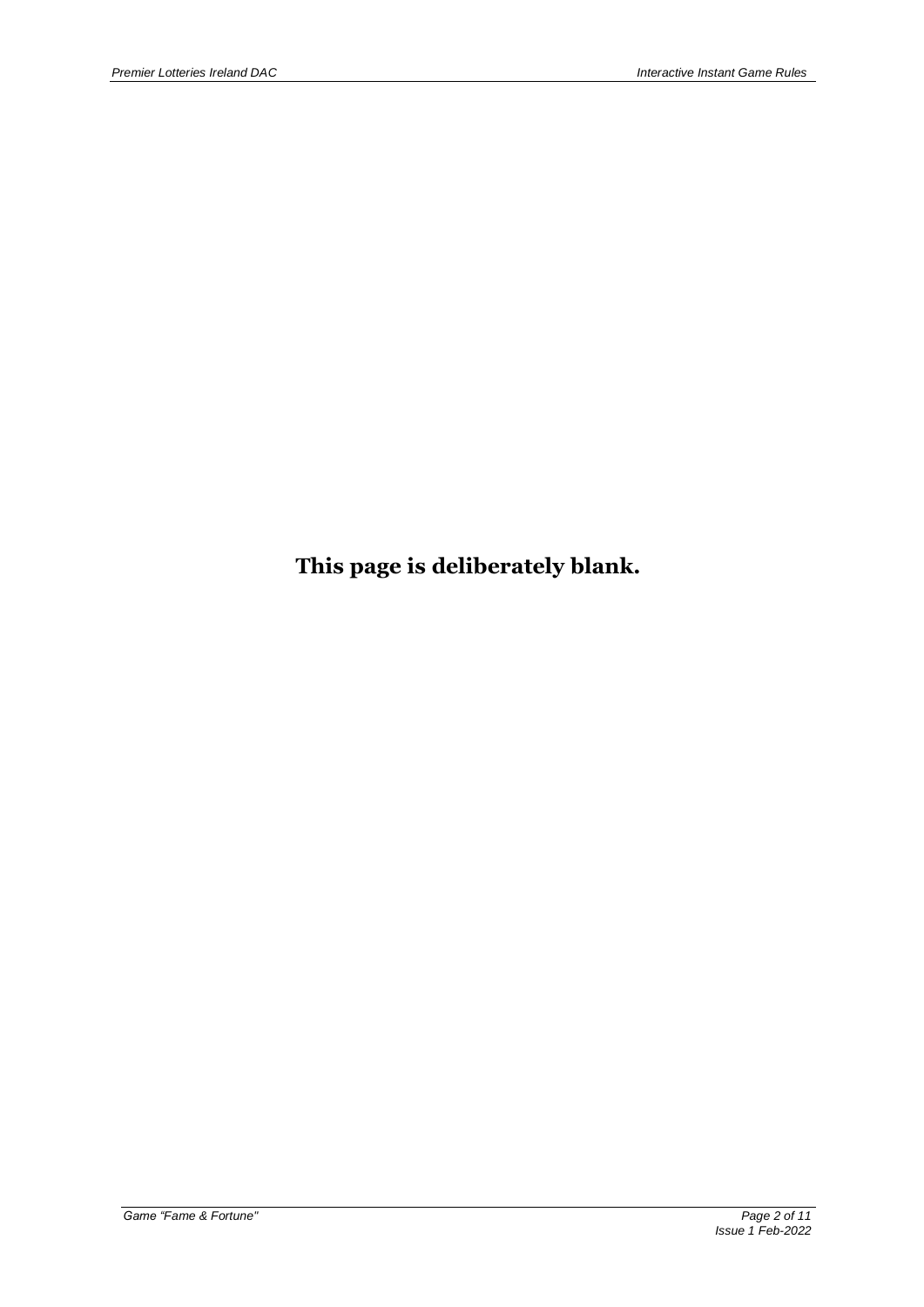# **Issue 1 February, 2022**

#### **The National Lottery**

## **Rules for Game "Fame & Fortune"**

The following sets forth the rules for a National Lottery interactive Game (hereinafter known as "Fame & Fortune") which will be operated by Premier Lotteries Ireland Designated Activity Company ("the Company") as part of The National Lottery.

The Game will commence on a date to be announced, and will continue until the Company publicly announces a termination date.

These rules have been approved by the Regulator in accordance with Section 45 of the National Lottery Act 2013.

#### **GENERAL**

- 1. These rules are governed by The National Lottery Act 2013, and incorporate the General Rules for National Lottery Games, PLI's Terms and Conditions and the Data Privacy Statement. Copies of The National Lottery Act 2013, the General Rules for National Lottery Games, PLI's Terms and Conditions, the Data Privacy Statement and these Game Rules are available to view or download via the National Lottery website with the following URL: [www.lottery.ie](http://www.lotto.ie/) or by writing to Premier Lotteries Ireland, Abbey Street Lower, Dublin 1.
- 2. We recommend that prospective players read and understand PLI's Terms and Conditions and the relevant Game Rules before playing any Games. The Terms and Conditions, General Rules for National Lottery Games and Data Privacy Statement are hereby incorporated into and form part of these Game Rules.
- 3. The Company reserves the right to vary these Game Rules, subject to the consent of the Regulator.
- 4. The official address to which correspondence must be sent is:

#### **The National Lottery,**

#### **Abbey Street Lower,**

**Dublin 1**

- 5. A code of practice governing relations between participants in National Lottery games and the National Lottery is available to download from the National Lottery's website www.lottery.ie.
- 6. Where the context so requires, in these Game Rules, the neuter gender shall include the feminine or masculine gender and vice versa, the feminine gender shall include the masculine gender and vice-versa and the singular shall include the plural and vice-versa.

#### **DEFINITIONS**

The following words and terms will have the following meanings unless the context clearly indicates otherwise:

- 1. **Act** means The National Lottery Act 2013.
- 2. **Company** or **We** or **Us** or **PLI** means Premier Lotteries Ireland Designated Activity Company.
- 3. **Customer Support** means the Company's customer services helpline. Links to Customer Support are available at the foot of each page of the Website and through the 'Frequently Asked Questions' section of the Website.
- 4. **Game** means this National Lottery interactive Game which can be played by Players via the Website and Mobile App, in which the determination of whether or not a Player has won a Prize (and the level of any such Prize) is randomly determined by the Interactive System at the point of purchase of the Play.
- 5. **Game Details Screen** means the screen on the Website and/or Mobile App setting out information relating to a Game.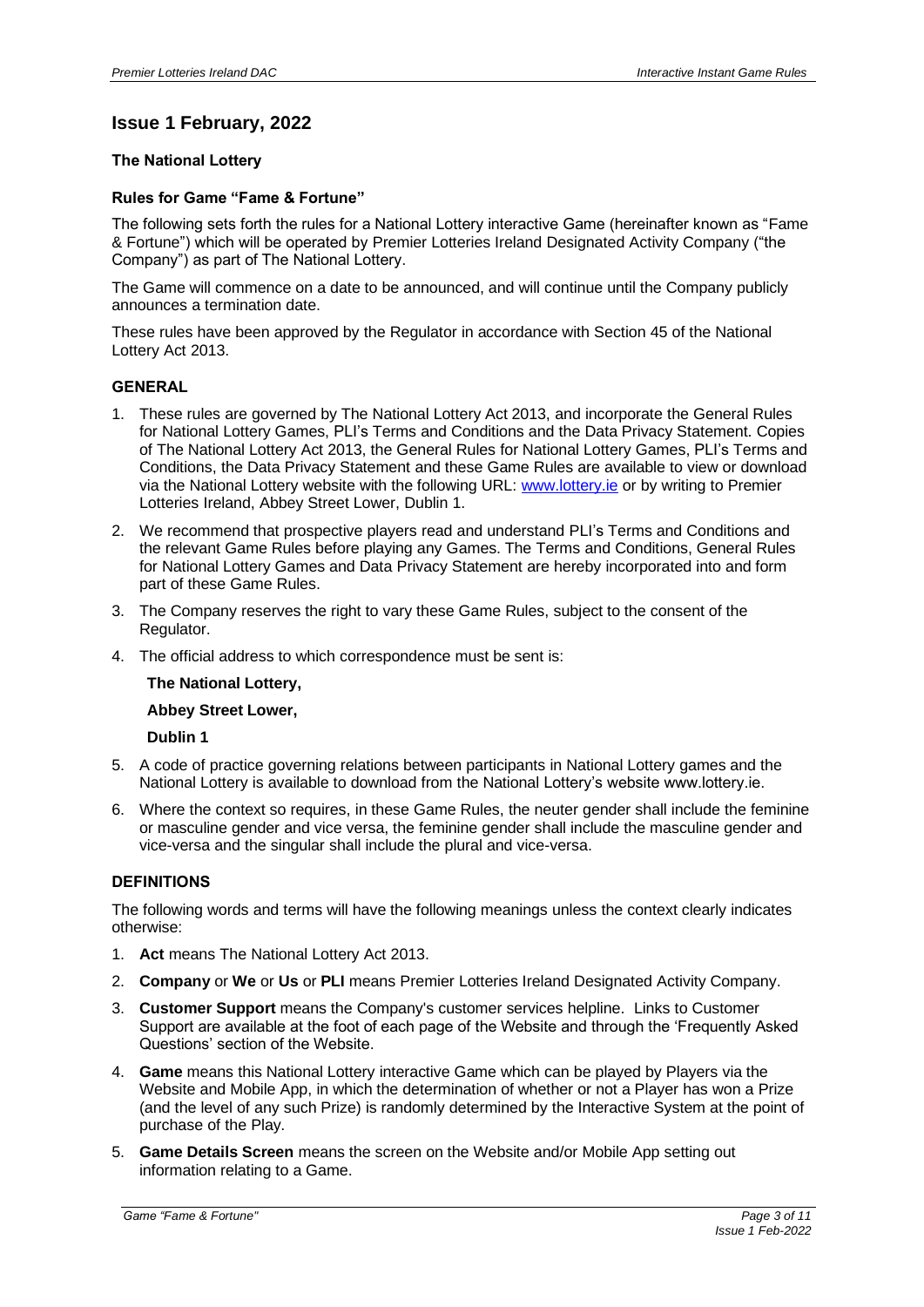- 6. **Game Play Window** means the screen on the Website and/or Mobile App via which a Player plays a Game.
- 7. **Game Rules** mean any rules or conditions (including, without limit, the relevant name for a National Lottery interactive Game, how a Prize is won, Prize Structure and Play Method) issued by the Company in addition to the PLI Terms and Conditions (hereby incorporated by reference) which apply only to a particular Game.
- 8. **High Tier Prize** means a Prize exceeding €9,999, paid by cheque, stamped "Account Payee Only", and which must be redeemed at National Lottery HQ upon receipt of a completed Prize Claim Form and proof of identity and age (i.e. copy of valid passport or driving licence).
- 9. **Interactive System** means the system (accessible via the Website and/or Mobile App) established and operated by PLI for the purpose of registering Players, administering Player Accounts, facilitating Plays, holding Games related information and paying Prizes.
- 10. **Low Tier Prize** means a Prize within the range of €1 €99, which will be paid directly to a Player's Wallet.
- 11. **Mid-Tier (Level 1) Prize** means a Prize within the range of €100 to €500. Mid-Tier (Level 1) Prizes will be paid by cheque, stamped "Account Payee Only", and posted to the address specified in Your Player Account.
- 12. **Mid-Tier (Level 2) Prize** means a Prize within the range of €501 €9,999. Winners will be contacted by PLI and asked to complete a Claim Form and log into their Player account to upload their ID (passport/drivers licence) if not already ID verified. Upon receipt of a completed Claim Form and proof of identity and age the Mid-Tier (Level 2) Prize will be paid by cheque, stamped "Account Payee Only", and posted to the address specified in Your Player Account.
- 13. **Mobile App** or **National Lottery App** means the National Lottery software application which enables a Player to access the Website to play National Lottery Interactive Games via supported mobile devices. A list of supported devices is available on www.lottery.ie.
- 14. **Password** means the alphanumeric identifier used by a Player to identify him/herself when accessing and using certain areas of the Interactive System.
- 15. **Play** means, in relation to any Game, any interaction by a Player with that Game, which may yield a Prize, which must be purchased in advance of playing a Game and as described in the 'Game Play Mechanism' of these Game Rules.
- 16. **Player** or **You** or **Your** means a person who is registered to play Games via the Website and/or Mobile App and, for the avoidance of doubt, has satisfied the various Player criteria as set out in the Terms and Conditions.
- 17. **Player Account** means a Player's on-line account held on the Interactive System which contains a Player's personal information and all other details necessary to play a Game.
- 18. **Player History Screen** means the screen displaying a Player's financial transaction history accessed via the "My Wallet" link in the "My Account" section of the Website or the "My Games" link in the "My Account" section of the Mobile App and the Player's interactive Game history accessed through the "My Games" link in the "My Account" section of the Website or the "My Games" link in the "My Account" section of the Mobile App.
- 19. **Play Method** means the method of interactive participation in a Game via the Website and/or Mobile App by a Player as specified under 'Game Play Mechanism' of these Game Rules.
- 20. **Play Number** means the number accessible on the relevant page of the Website which is unique to and which identifies a particular Play and which is recorded on the Interactive System.
- 21. **Prize** means a prize won by a Player from a Play in a Game, which has been validated on the Interactive System and is in accordance with these Game Rules and the Terms and Conditions.
- 22. **Prize Structure** means the number, value and odds of winning Prizes for a Game and the Prize Tiers within a Game as determined by the Company and as specified in the Game Rules.
- 23. **Prize Tier(s)** means the Prizes available in the Game as set out in the 'Determination of Prizes'.
- 24. **Regulator** means the person appointed as Regulator of the National Lottery under Section 7 of the Act or the Minister acting under Section 8 of the Act.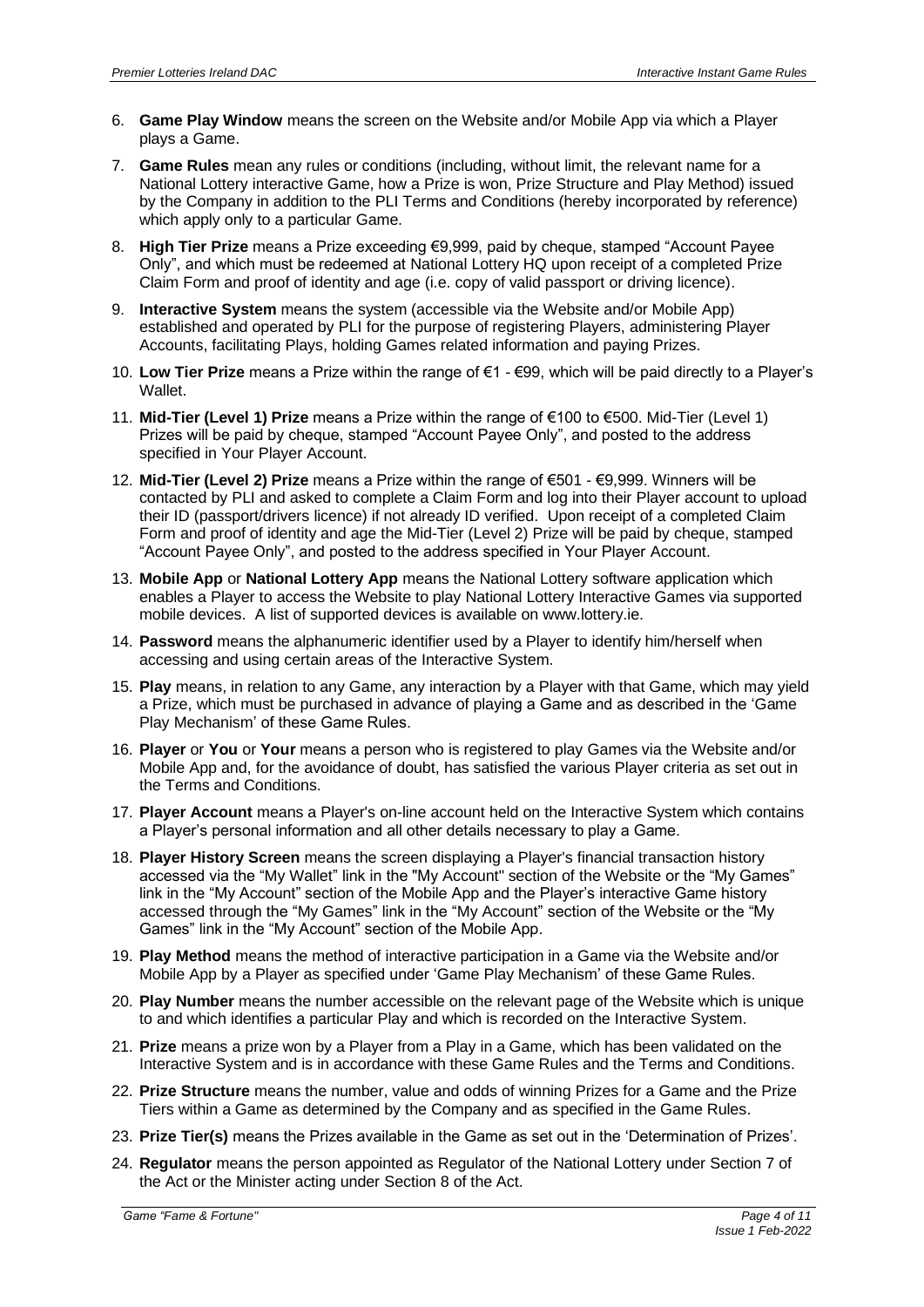- 25. **Terms and Conditions** means the terms, conditions and rules which regulate the manner in which a Player may open, maintain and close a Player Account.
- 26. **Try for Free Game** means a Game which is available to registered Players free of charge and for which there are notional prizes only.
- 27. **Unutilised Funds** means any funds credited to a Player's Account (including Prizes) that are not allocated to a Play by the relevant Player.
- 28. **User ID** means the 6-30 character identifier used by a Player to identify himself when accessing and using certain areas of the Interactive System.
- 29. **Valid Game Play** means participation by the Player (via the Website and/or Mobile App) in this Game in accordance with these Game Rules.
- 30. **Valid Game Play Owner** means the person who is recognised by the Company as the owner of the Valid Game Play. The Company will recognise the person who has completed the on-line registration process through the Website and who enters the Game in accordance with the Game Rules for this Game as the Valid Game Play Owner.
- 31. **Wallet** means an on-line account created by the Player and credited with funds from a registered payment card in order to play Games, which may hold Prize money and is accessible via the Website and/or Mobile App.
- 32. **Website** means the PLI interactive Game website, which is accessible through URL www.lottery.ie.

## **GOVERNING LAW AND RULES**

In playing National Lottery interactive Games the Player agrees to abide by the Laws of Ireland, the Act, the General Rules for National Lottery Games, PLI's Terms and Conditions, the Data Privacy Statement and these Game Rules.

## **COST OF PLAY**

The price of a "Fame & Fortune" play will be  $\epsilon$ 5.

#### **PURCHASE AND PRIZE RESTRICTIONS**

- 1. No Game shall be played by, and no Prize shall be paid to, any officer or employee of the Company or any contractor or sub-contractor involved in the development, support and/or maintenance of the Interactive System or Website and/or Mobile App, or any person prohibited by the Act from purchasing, owning, or claiming a Prize or any other person prohibited by the Terms and Conditions from purchasing, owning, or claiming a Prize.
- 2. Persons under 18 years of age are prohibited from playing the Game.
- 3. The Company will not be responsible for lost or stolen devices used to play Games.
- 4. The Company will not be responsible for Plays made in error.

#### **PROSECUTION**

Any person who purchases, owns, or claims a Play and/or Prize and is not entitled to do so, is liable to criminal prosecution.

#### **GAME PLAY MECHANISM**

- 1. The Interactive System must be available for play.
- 2. A registered Player may play a "Try for Free" game for notional prizes by selecting the "Try" link in the Game Play Window.
- 3. In order to play a National Lottery interactive Game, a Player must first register on-line from a link on [www.lottery.ie](http://www.lotto.ie/) in accordance with the PLI Terms and Conditions.
- 4. The Player must have a valid Player Account.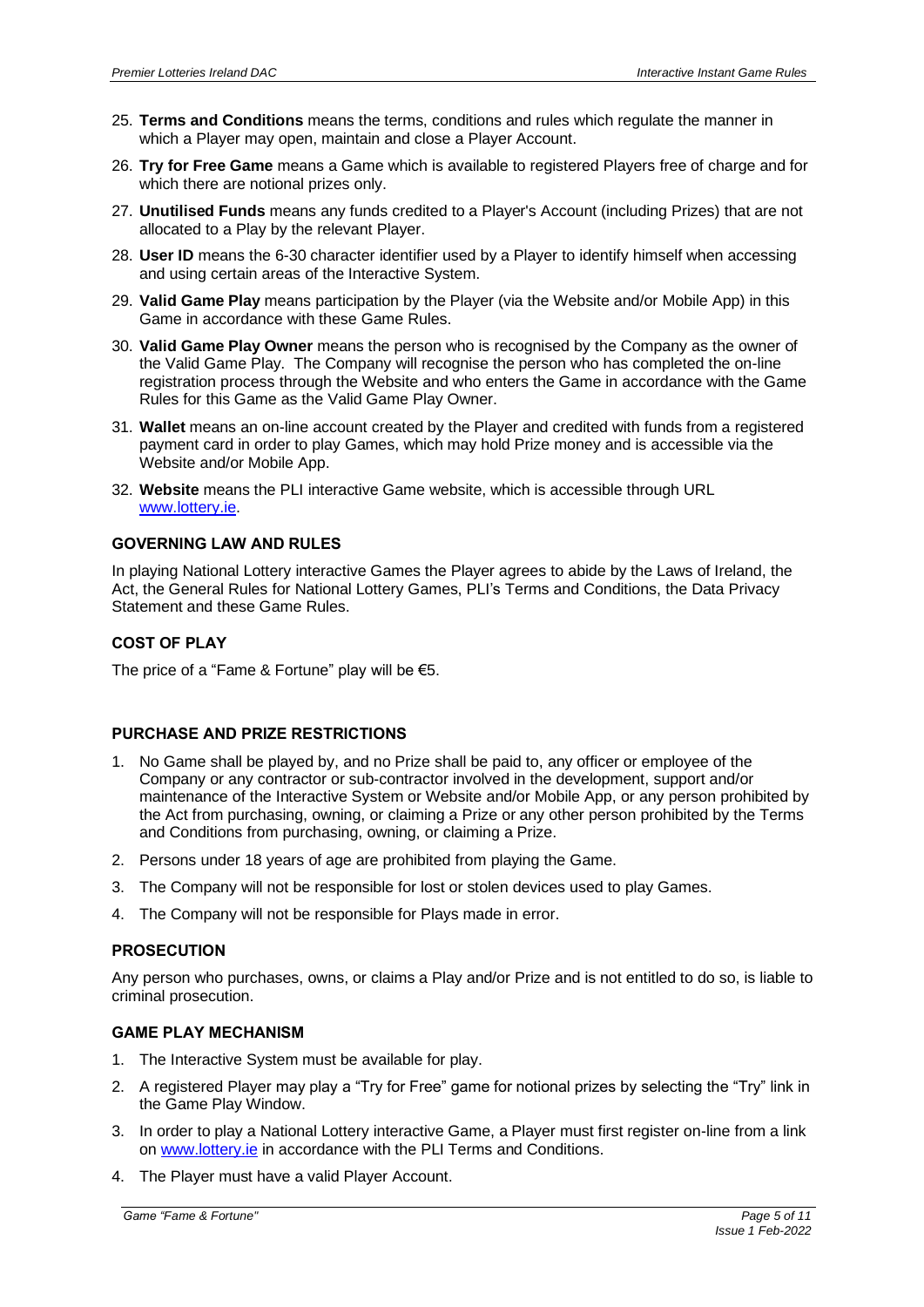- 5. Players must be 18 years of age or older to Play the Game and Prizes will not be paid to persons under 18 years.
- 6. The Player is required to log in to the Interactive System by entering a User ID and Password (created during the Player's original on-line registration process) to gain access to this Game.
- 7. When the Player has logged in to the Interactive System a choice of Games will appear on the instant win game lobby. The Player chooses the "Fame & Fortune" Game by clicking on the "Play" link on the Game Play Window.
- 8. The Player is then shown a brief "How to Play" synopsis of the Game and is invited to 'Play Now' or 'Try'.
- 9. When the Player chooses 'Play Now' he is then shown the price of playing that Game and current Wallet balance, at which point the Player is invited to 'Play Now'.
- 10. When the Player opens the Game the Interactive System checks to ensure that the Player has sufficient Unutilised Funds to complete the transaction. The cost of the Play is deducted from the Wallet balance and the amended Wallet balance is displayed.
- 11. The Game then connects to the Interactive System which randomly selects a Play which may yield a Prize from one of the Prize Tiers for this Game. The result for a Play is randomly determined by the Interactive System. The Player's interaction with the Game does not impact on the result.
- 12. The opening screen is displayed along with a 'Settings' button (cog symbol bottom right hand side) which will open to display two further buttons: the Sound button and the "i" button which contains the synopsis of how to play the Game.
- 13. The Player is presented with a Game Play Window displaying a 'WINNING NUMBERS' area which contains the four (4) unique 'WINNING NUMBERS' (from 1-35 inclusive) generated on game load. A 'YOUR NUMBERS' area which contains fifteen (15) 'Clapperboard' play icons arranged across three rows, where each row contains five icons. A 'STAR PRIZE' area which contains five (5) star silhouettes alongside the message 'PAYS €5' and a panel containing €0 at the start of the game, which is used to display any banked 'Star Prizes'. A 'FAME GAME' bonus prize table which consists of eight (8) unique fame game numbers generated on game load, which when revealed will award a bonus from the following set:

| No. of Fame<br><b>Game Numbers</b> | <b>Bonus Awarded</b>                   |
|------------------------------------|----------------------------------------|
|                                    | Double All Prizes                      |
|                                    | Extra Winning Number                   |
|                                    | 3 x Star Icons for the Star Prize Area |
|                                    | 2 x Star Icons for the Star Prize Area |
|                                    | 1 x Star Icon for the Star Prize Area  |

In-game instructions: 'REVEAL ANY FAME GAME NUMBER TO WIN THE ASSOCIATED BONUS'.

- 14. The aim of the Game is to match any of 'YOUR NUMBERS' to any of the 'WINNING NUMBERS' to win the Prize for that number. Reveal any of the 'FAME GAME' numbers to win the associated Bonus: Double all Prizes, Extra Winning Number or Star(s).
- 15. The Player can click each of the fifteen (15) 'Clapperboard' play icons in any order to reveal a number and a prize amount. Match any of 'YOUR NUMBERS' to any of the 'WINNING NUMBERS' to win the associated prize amount.
- 16. If a Player reveals the 'FAME GAME' number associated with the 'DOUBLE ALL PRIZES' bonus the Player will win double any prize(s) won.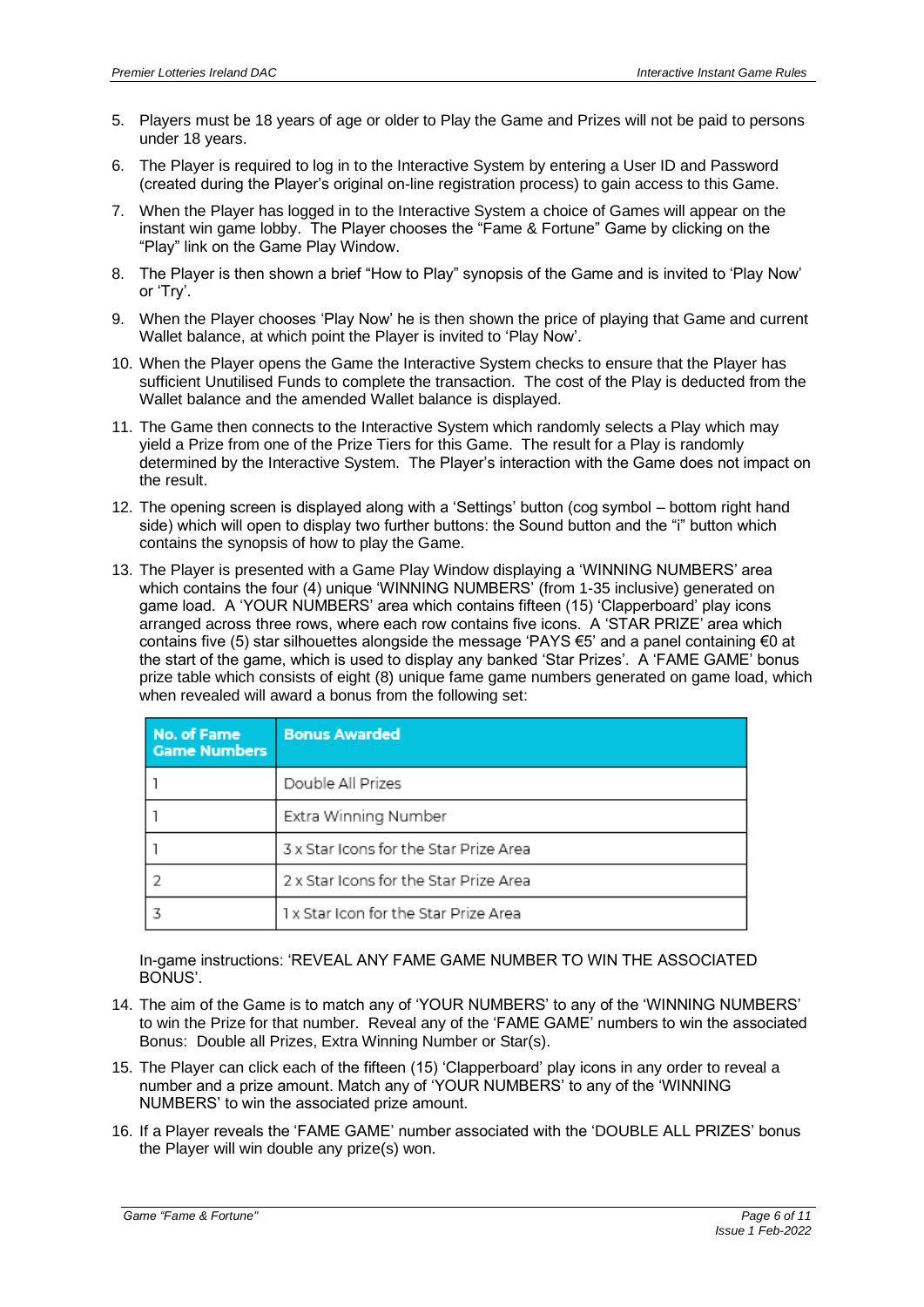- 17. If a Player reveals the 'FAME GAME' number associated with the 'EXTRA WINNING NUMBER' bonus an extra 'WINNING NUMBER' will be added.
- 18. If a Player reveals the 'FAME GAME' number associated with a 'STAR' each star(s) collected will be added to the 'STAR PRIZE' area. If a Player collects five (5) stars in total the Player wins  $\epsilon$ 5 instantly.
- 19. The Player will win an amount equal to the total of all prizes revealed in the Game.
- 20. Once the game ends one of the following messages (depending on the Prize won) indicating the result will appear:

BETTER LUCK NEXT TIME

**or** *or* **or** CONGRATULATIONS!

YOU HAVE WON

ALL PRIZES ARE DOUBLED

CONGRATULATIONS!

YOU HAVE WON

<AMOUNT>

21. The Player is required to acknowledge this message by clicking the FINISH button. The Game then ends and the Player is shown the game confirmation screen.

If You purchase a Play and do not complete the Play, the system will automatically play out the Play within 24 hours. If a Low Tier Prize is won then that Prize will be paid directly into the Players Wallet. If a Mid-Tier (Level 1) Prize is won then that Prize will be paid by cheque and posted to the address specified in Your Player Account. If a Mid-Tier (Level 2) Prize is won then that Prize will be paid by cheque and posted to the address specified in Your Player Account, upon receipt of a completed Claim Form and proof of identity and age. If a High-Tier Prize is won then the Player will be notified and the Prize will be paid by cheque, stamped "Account Payee Only", and which must be redeemed at National Lottery HQ upon receipt of a completed Prize Claim Form and proof of identity and age.

#### **DETERMINATION OF PRIZES**

#### **Fame & Fortune €5**

- 1. A Player who wins a Prize Tier 1 prize is entitled to a prize of  $65$ .
- 2. A Player who wins a Prize Tier 2 prize is entitled to a prize of  $65$ .
- 3. A Player who wins a Prize Tier 3 prize is entitled to a prize of €10.
- 4. A Player who wins a Prize Tier 4 prize is entitled to a prize of €10.
- 5. A Player who wins a Prize Tier 5 prize is entitled to a prize of €10.
- 6. A Player who wins a Prize Tier 6 prize is entitled to a prize of €10.
- 7. A Player who wins a Prize Tier 7 prize is entitled to a prize of  $\epsilon$ 10.
- 8. A Player who wins a Prize Tier 8 prize is entitled to a prize of €15.
- 9. A Player who wins a Prize Tier 9 prize is entitled to a prize of €15.
- 10. A Player who wins a Prize Tier 10 prize is entitled to a prize of €15.
- 11. A Player who wins a Prize Tier 11 prize is entitled to a prize of €15.
- 12. A Player who wins a Prize Tier 12 prize is entitled to a prize of €20.
- 13. A Player who wins a Prize Tier 13 prize is entitled to a prize of €20.
- 14. A Player who wins a Prize Tier 14 prize is entitled to a prize of €20.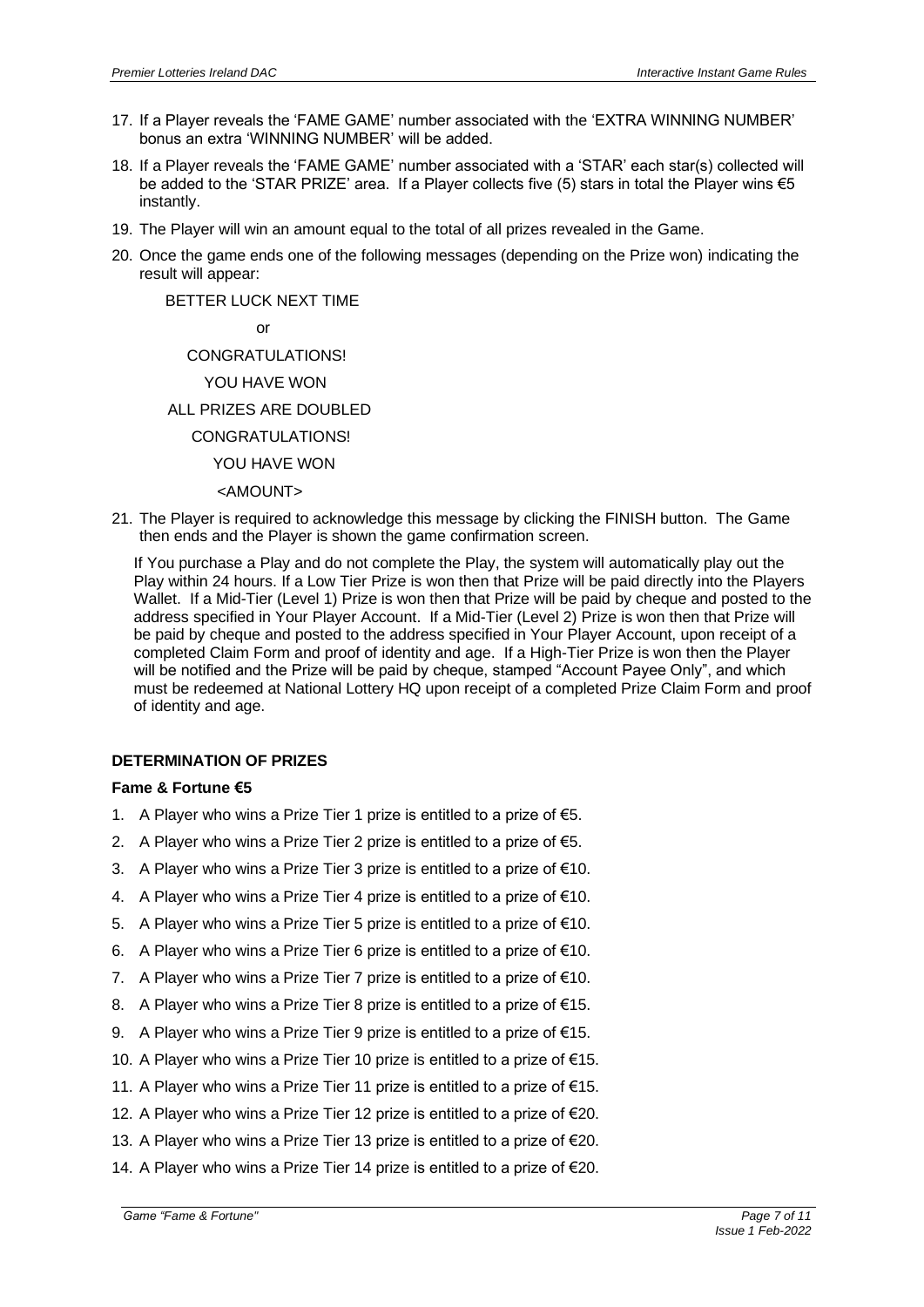15. A Player who wins a Prize Tier 15 prize is entitled to a prize of €20. 16. A Player who wins a Prize Tier 16 prize is entitled to a prize of €20. 17. A Player who wins a Prize Tier 17 prize is entitled to a prize of €20. 18. A Player who wins a Prize Tier 18 prize is entitled to a prize of €25. 19. A Player who wins a Prize Tier 19 prize is entitled to a prize of €25. 20. A Player who wins a Prize Tier 20 prize is entitled to a prize of €25. 21. A Player who wins a Prize Tier 21 prize is entitled to a prize of €25. 22. A Player who wins a Prize Tier 22 prize is entitled to a prize of €30. 23. A Player who wins a Prize Tier 23 prize is entitled to a prize of €30. 24. A Player who wins a Prize Tier 24 prize is entitled to a prize of €30. 25. A Player who wins a Prize Tier 25 prize is entitled to a prize of €30. 26. A Player who wins a Prize Tier 26 prize is entitled to a prize of €40. 27. A Player who wins a Prize Tier 27 prize is entitled to a prize of €40. 28. A Player who wins a Prize Tier 28 prize is entitled to a prize of €40. 29. A Player who wins a Prize Tier 29 prize is entitled to a prize of €40. 30. A Player who wins a Prize Tier 30 prize is entitled to a prize of €50. 31. A Player who wins a Prize Tier 31 prize is entitled to a prize of €50. 32. A Player who wins a Prize Tier 32 prize is entitled to a prize of €50. 33. A Player who wins a Prize Tier 33 prize is entitled to a prize of €50. 34. A Player who wins a Prize Tier 34 prize is entitled to a prize of €50. 35. A Player who wins a Prize Tier 35 prize is entitled to a prize of €100. 36. A Player who wins a Prize Tier 36 prize is entitled to a prize of €100. 37. A Player who wins a Prize Tier 37 prize is entitled to a prize of €100. 38. A Player who wins a Prize Tier 38 prize is entitled to a prize of €100. 39. A Player who wins a Prize Tier 39 prize is entitled to a prize of €100. 40. A Player who wins a Prize Tier 40 prize is entitled to a prize of €200. 41. A Player who wins a Prize Tier 41 prize is entitled to a prize of €200. 42. A Player who wins a Prize Tier 42 prize is entitled to a prize of €200. 43. A Player who wins a Prize Tier 43 prize is entitled to a prize of €500. 44. A Player who wins a Prize Tier 44 prize is entitled to a prize of €500. 45. A Player who wins a Prize Tier 45 prize is entitled to a prize of €1,000. 46. A Player who wins a Prize Tier 46 prize is entitled to a prize of €1,000. 47. A Player who wins a Prize Tier 47 prize is entitled to a prize of €5,000. 48. A Player who wins a Prize Tier 48 prize is entitled to a prize of €50,000.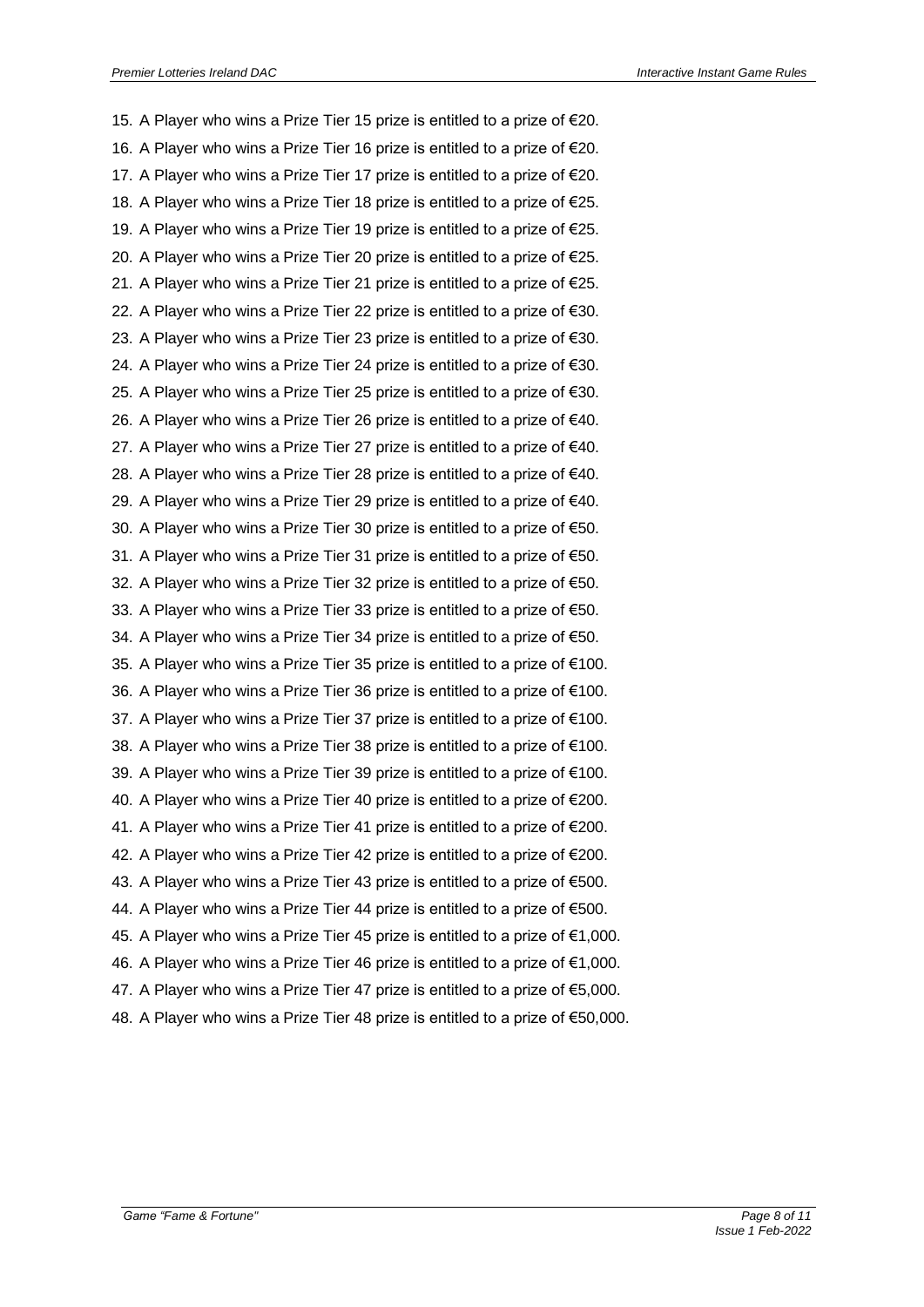## **Prize Amounts, Number of Prizes and Odds**

This Game consists of a non-depleting pool of two million tickets. The number of prizes in each prize category will remain constant throughout the life of the Game.

| <b>Prize</b><br><b>Tier</b> | <b>Prize Amount</b>                    | Approx. odds (1 in x) | expected number<br>of winners |
|-----------------------------|----------------------------------------|-----------------------|-------------------------------|
| 1                           | $€5$ ( $€5$ (MG))                      | 10.13                 | 197,433                       |
| 2                           | $€5$ (€5 (SP))                         | 10.13                 | 197,433                       |
| 3                           | $E10$ ( $E10$ (MG))                    | 80.00                 | 25,000                        |
| 4                           | $E10$ ( $E10$ (SP))                    | 80.00                 | 25,000                        |
| 5                           | €10 (€5 (MG) + €5 (SP))                | 50.00                 | 40,000                        |
| 6                           | €10 (€5 (MG) DOUBLER)                  | 50.00                 | 40,000                        |
| $\overline{7}$              | €10 (€5 (SP) DOUBLER)                  | 50.00                 | 40,000                        |
| 8                           | €15 (€15 (SP))                         | 100.00                | 20,000                        |
| 9                           | €15 ( $€5$ (MG) $\times$ 3)            | 125.00                | 16,000                        |
| 10                          | €15 (€10 (MG) + €5 (SP))               | 80.00                 | 25,000                        |
| 11                          | €15 (€10 (SP) + €5 (MG))               | 80.00                 | 25,000                        |
| 12                          | €20 (€20 (MG))                         | 500.00                | 4,000                         |
| 13                          | <b>€20</b> (€20 (SP))                  | 500.00                | 4,000                         |
| 14                          | €20 (€10 (MG) + €10 (SP))              | 400.00                | 5,000                         |
| 15                          | €20 ( $∈$ 10 (MG) DOUBLER)             | 250.00                | 8,000                         |
| 16                          | €20 (€10 (SP) DOUBLER)                 | 250.00                | 8,000                         |
| 17                          | €20 ((€5 (MG) + €5 (SP))<br>DOUBLER)   | 250.00                | 8,000                         |
| 18                          | <b>€25</b> (€25 (SP))                  | 800.00                | 2,500                         |
| 19                          | <b>€25</b> (€10 (MG) + €15 (SP))       | 800.00                | 2,500                         |
| 20                          | €25 (€20 (MG) + €5 (SP))               | 800.00                | 2,500                         |
| 21                          | €25 (€10 (MG) + €10 (SP) + €5<br>(MG)) | 800.00                | 2,500                         |
| 22                          | <b>€30</b> ((€10 (MG) x 2) + €10 (SP)) | 1,000.00              | 2,000                         |
| 23                          | €30 (€15 (SP) DOUBLER)                 | 1,000.00              | 2,000                         |
| 24                          | €30 ((€10 (MG) + €5 (SP))<br>DOUBLER)  | 800.00                | 2,500                         |
| 25                          | €30 ((€5 (MG) + €10 (SP))              | 800.00                | 2,500                         |

**Game "Fame & Fortune"**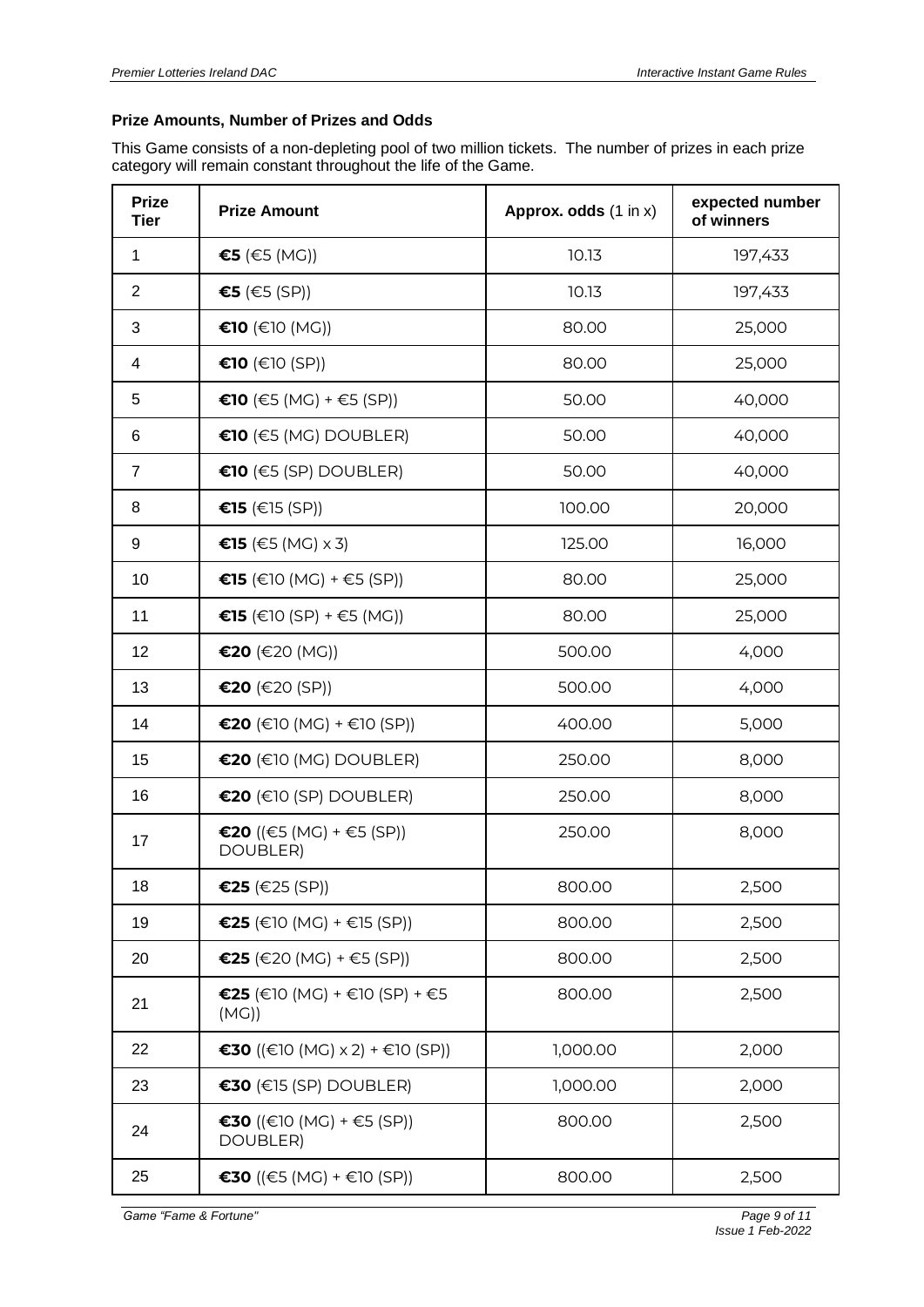|    | DOUBLER)                                                          |              |                |
|----|-------------------------------------------------------------------|--------------|----------------|
| 26 | €40 (€20 (MG) + €10 (MG) + €10<br>(SP)                            | 2,000.00     | 1,000          |
| 27 | $€40$ (€20 (MG) DOUBLER)                                          | 2,000.00     | 1,000          |
| 28 | €40 (€20 (SP) DOUBLER)                                            | 2,000.00     | 1,000          |
| 29 | €40 ((€10 (MG) + €10 (SP))<br>DOUBLER)                            | 2,000.00     | 1,000          |
| 30 | €50 (€50 (MG))                                                    | 4,000.00     | 500            |
| 31 | €50 (€5 (MG) $\times$ 10)                                         | 2,500.00     | 800            |
| 32 | €50 (€10 (MG) $\times$ 5)                                         | 2,500.00     | 800            |
| 33 | €50 (€25 (SP) DOUBLER)                                            | 2,500.00     | 800            |
| 34 | €50 ((€10 (MG) + €15 (SP))<br>DOUBLER)                            | 2,500.00     | 800            |
| 35 | €100 (€100 (MG))                                                  | 8,000.00     | 250            |
| 36 | €100 ((€10 (MG) $\times$ 5) + (€5 (MG) $\times$<br>10)            | 5,000.00     | 400            |
| 37 | €100 (€50 (MG) + €25 (SP) + €20<br>$(MG) + \epsilon 5 (MG)$       | 5,000.00     | 400            |
| 38 | €100 (€50 (MG) DOUBLER)                                           | 5,000.00     | 400            |
| 39 | €100 (((€20 (MG) x 2) + €10 (SP))<br>DOUBLER)                     | 5,000.00     | 400            |
| 40 | €200 (€100 (MG) + €50 (MG) +<br>$€25 (SP) + €20 (MG) + €5 (MG))$  | 80,000.00    | 25             |
| 41 | €200 (€100 (MG) DOUBLER)                                          | 50,000.00    | 40             |
| 42 | <b>€200</b> ((€50 (MG) + (€20 (MG) x 2)<br>$+$ €10 (SP)) DOUBLER) | 50,000.00    | 40             |
| 43 | €500 (€500 (MG))                                                  | 80,000.00    | 25             |
| 44 | €500 (€100 (MG) $\times$ 5)                                       | 80,000.00    | 25             |
| 45 | $\bigcirc$ 1,000 ((€1,000 (MG))                                   | 100,000.00   | 20             |
| 46 | €1,000 ((€100 (MG) $\times$ 5) + (€50<br>$(MG) \times 10)$        | 100,000.00   | 20             |
| 47 | €5,000 (€5,000 (MG))                                              | 1,000,000.00 | $\overline{2}$ |
| 48 | €50,000 (€50,000 (MG))                                            | 2,000,000.00 | 1              |